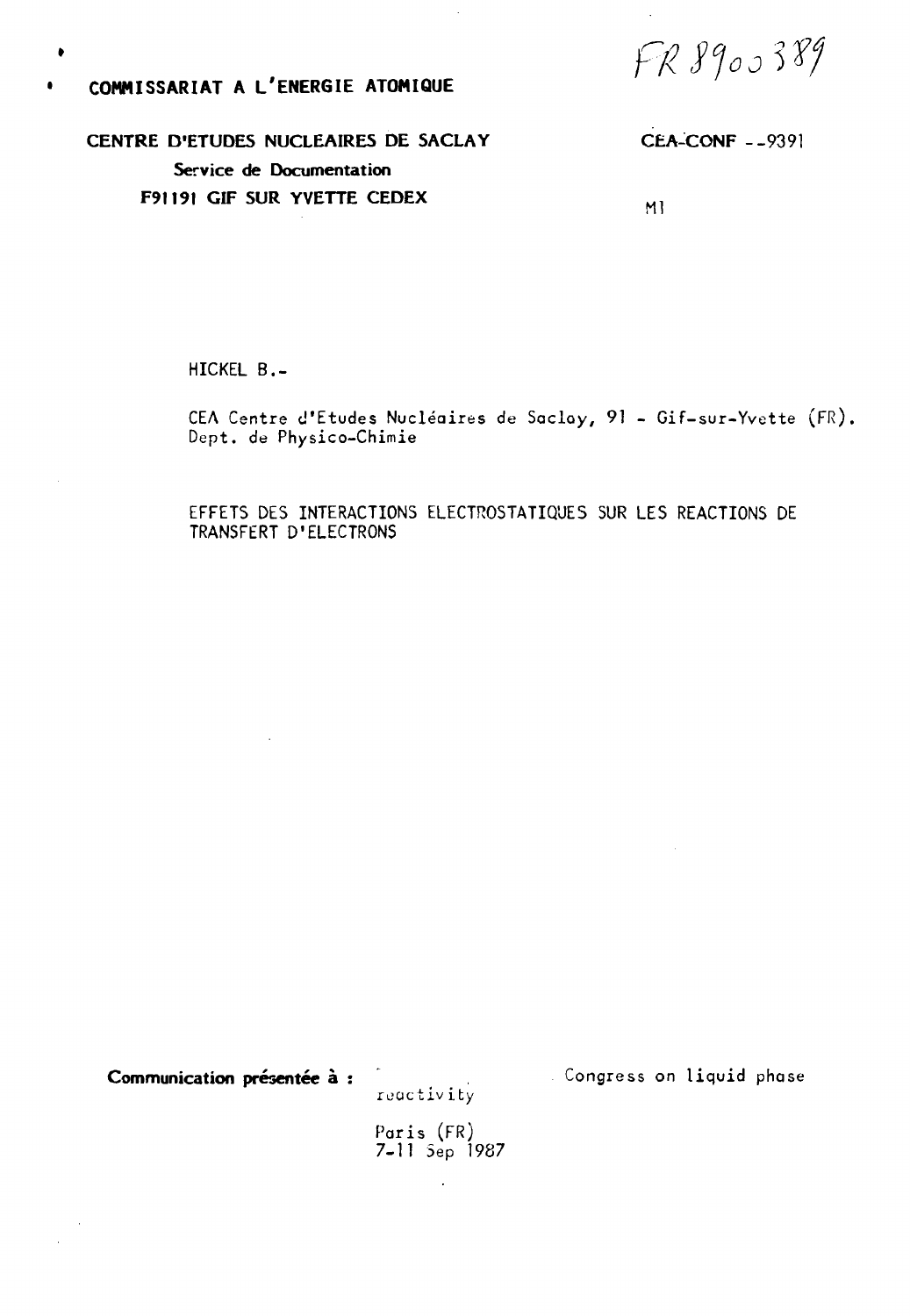## **Effets des interactions électrostatiques sur les réactions de transfert d'électrons**

**B. Hickel IRDI/DESICP/DPC/SCM UA CNRS 331 CEA - CEN/SACLAY 91191 GIF Sur YVETTE CEDEX** 

**Les réactions rapides de transfert d'électrons ont été étudiées par radiolyse puisée. Cette technique permet de créer dans un temps de l'ordre de 10~\*s et de façon homogène dans la masse de la solution, des radicaux et ions radicaux ayant des potentiels redox élevés. Dans le cas de l'électron solvate, l'effet des interactions électrostatiques sur la constante de vitesse des réactions limitées par la diffusion est décrit avec une bonne approximation par l'équation de Debye lorsque la mobilité des ions est connue. Un certain nombre de déviations par rapport à la théorie sont dues à la formation de paires d'ions. Ceci peut être mis expérimentalement en évidence pour les réactions entre anions en complexant les cations avec un cryptate.** 

Les réactions relativement lentes  $k < 10^8$   $M^{-1}s^{-1}$  sont plus **sensibles aux interactions électrostatiques que les réactions limitées par la diffusion. Dans les cas où il n'y a pas formation de paires d'ions, la constante de vitesse dépend de la constante diélectrique du solvant et du rayon de réaction.** 

**Le cas plus complexe des réactions presque limitées par la diffusion c'est-à-dire où l'étape physique et l'étape chimique ont des vitesses voisines sera discuté brièvement.**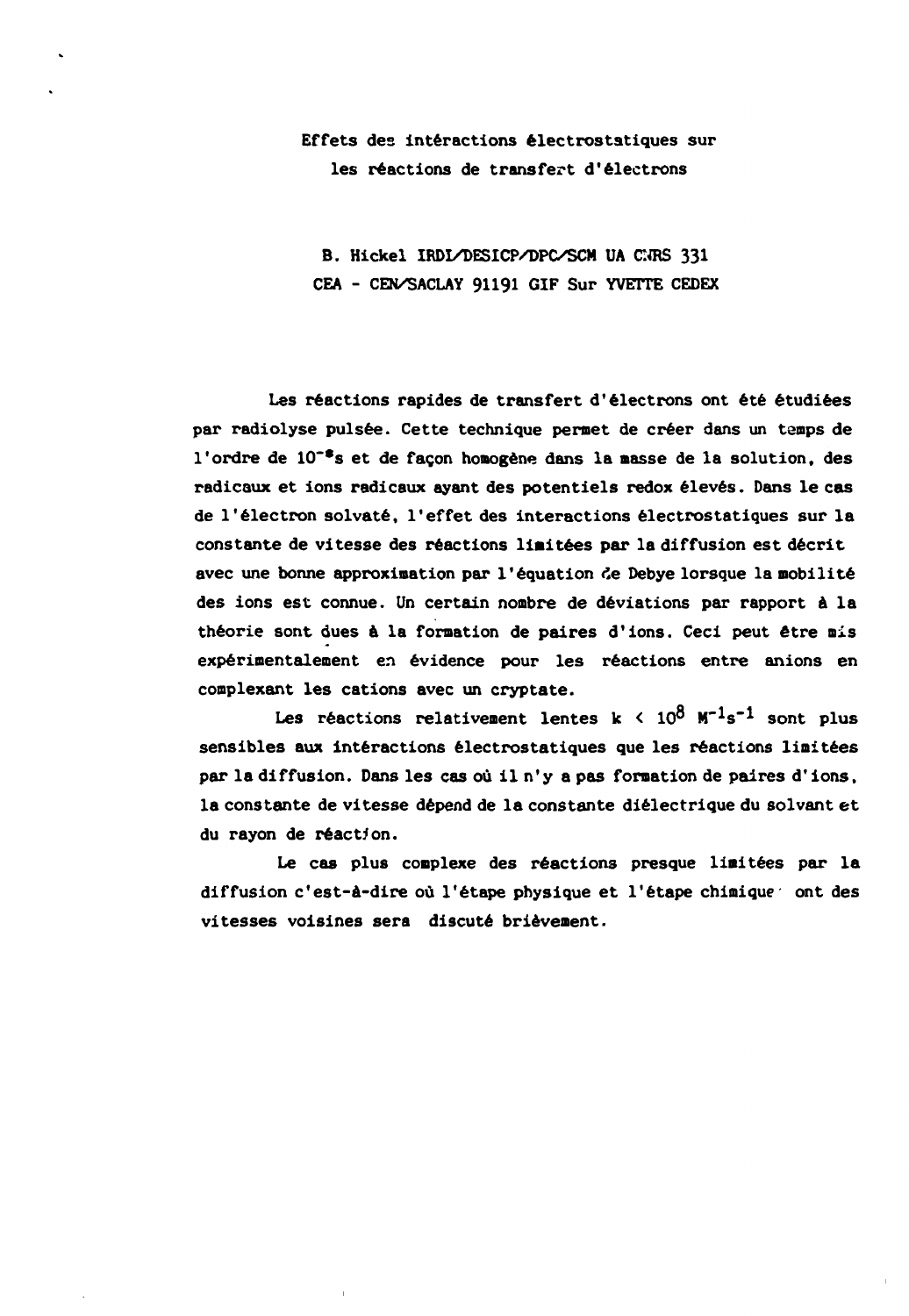EFFECT OF ELECTROSTATIC INTERACTIONS ON ELECTRON-TRANSFER REACTIONS.

Bernard HICKEL

CEA - CEN/SACLAY IRDI/DESICP/DPC/SCM UA CNRS 331 91191 GIF S/ YVETTE CEDEX France

#### INTRODUCTION

Electrostatic interactions play an important role in the rate of ionic reactions, not only through the activity coefficients which depend of the ionic strength of the medium (1) but more directly the coulombic forces between the ionic reactants change the collision frequency. The first treatment of the effect of electrostatic interactions was given by Christansen and Scatchard (2) (equation I)

$$
(1) \t k = k_0 e^{-Q} \t Q = \frac{N Z_A Z_B e^2}{\epsilon d R T}
$$

where N is the Avogadro number,  $Z_{\rm A}$  and  $Z_{\rm B}$  the charge of the reacting species e the electronic charge, c the dielectric constant of the solvent and d the reaction distances  $k_0$  would be the rate in a medium of infinite dielectric constant. This equation predicts that a plot of log k against  $\frac{1}{c}$  is a straight line and the slope gives d the reaction distance.

When the reaction is diffusion controlled equation I is no longer valid and is replaced by the Debye equation  $(3)$  (equation II).

$$
k = k_d x
$$
  $\frac{e^Q}{e^Q - 1}$  where  $k_d = \frac{4 \pi N}{1000} (D_A + D_B)$  d

is the Smoluchowski equation for diffusion controlled reactions in absence of electrostatic interactions (4) and the second member of equation II is a correction factor which accounts for the effect of electrostatic interactions.  $D_A$  and  $D_B$  are the diffusion coefficients of the ions. The comparaison between the two equations for the same reaction distance is given in figure 1.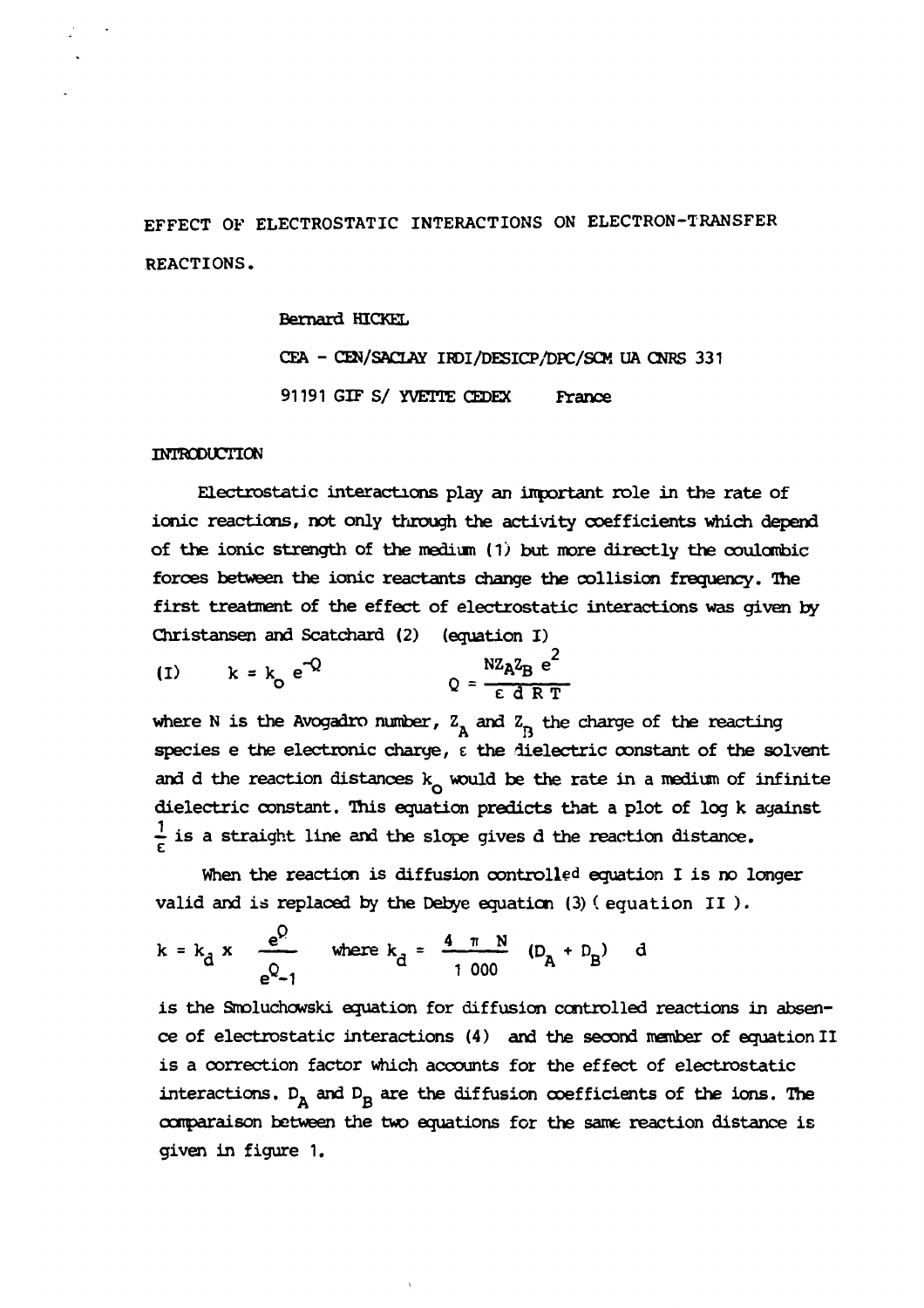

 $\mathbf{r}^{(1)}$ 

 $\bar{1}$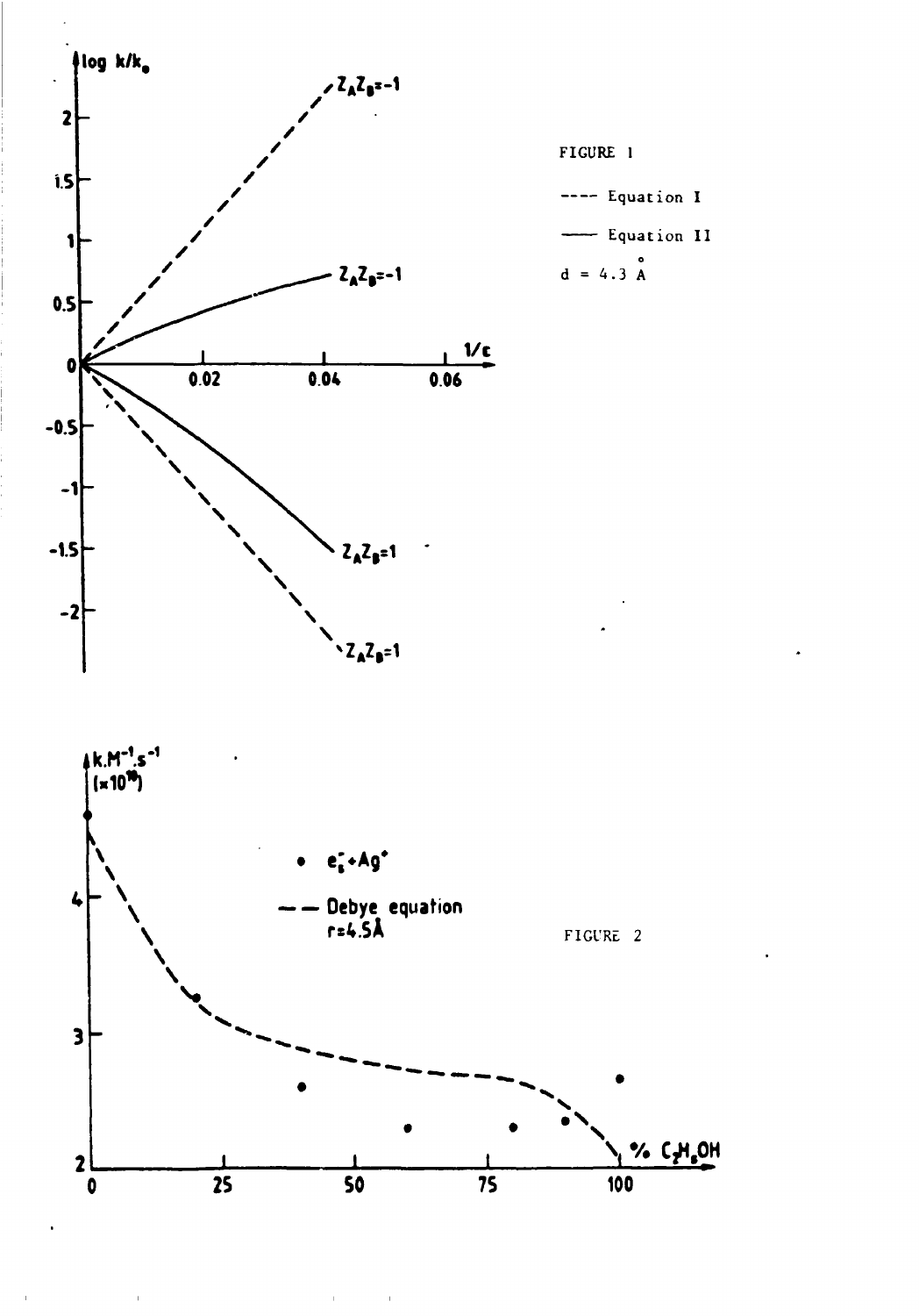We have studied the effect of electrostatic interaction on the rate constants of solvated electrons with anions and cations in water-ethanol mixtures where the dielectric constant change from 80 to 25 at room temperature. Water-ethanol mixtures have two advantages : first the diffusion coefficients of solvated electron are known  $(5)$  and the diffusion coefficients of other ions are often available from conductivity measurements. Secondly the absorption spectra of the solvated electron change very little with the composition of the mixture (6 ) » This means that the solvation energy of the electron, which can play an important role in the rate, (7 ) remains approximatly constant for the whole range of composition.

#### EXPERIMENTAL SECTION

Solvated electrons were produced by pulse radioiysis of the solution using a modified Febetrcn 707 delivering single pulses of electrons in the energy range  $1.6 - 1.8$  MeV. The total duration of the electron pulse is less than 20 ns. The irradiation cell of high purety silica was rectangular and the optical path was 2.2 cm. Experimental details on the fast spectrophotometric detection system are given in previous publications (8 ) (9 ) . The dose determined from the initial absorption of the solvated electron varied from 5 to 15 krads.

The concentration of solvated electrons was always much lower than the solute concentration to ensure that the bimolecular reaction follows pseudo first order kinetics. The rate constants were determined from the decay of the absorption of the solvated electron in solutions containing various concentrations of solutes after subtracting the decay arising from the solvent. Extrapolation to zero ionic strength was made according to the Brönsted Bjerrum equation (10).

#### RESULTS AND DISCUSSION

1/ Reaction with Ag

The reaction

$$
e^-_{s} + A g^+ \rightarrow A g^0
$$

is diffusion controlled in water and in ethanol (11) . In water ethanol mixtures the rate remains diffusion controlled (figure 2 ) and the deviations from the Debye equation are smaller than 30 %. The reaction radius 4.5 A is close to the sum of  $(r_{e^-s} + r_{A<sub>ct</sub>}) = 4$  A.

**O fi Aff~ ' •**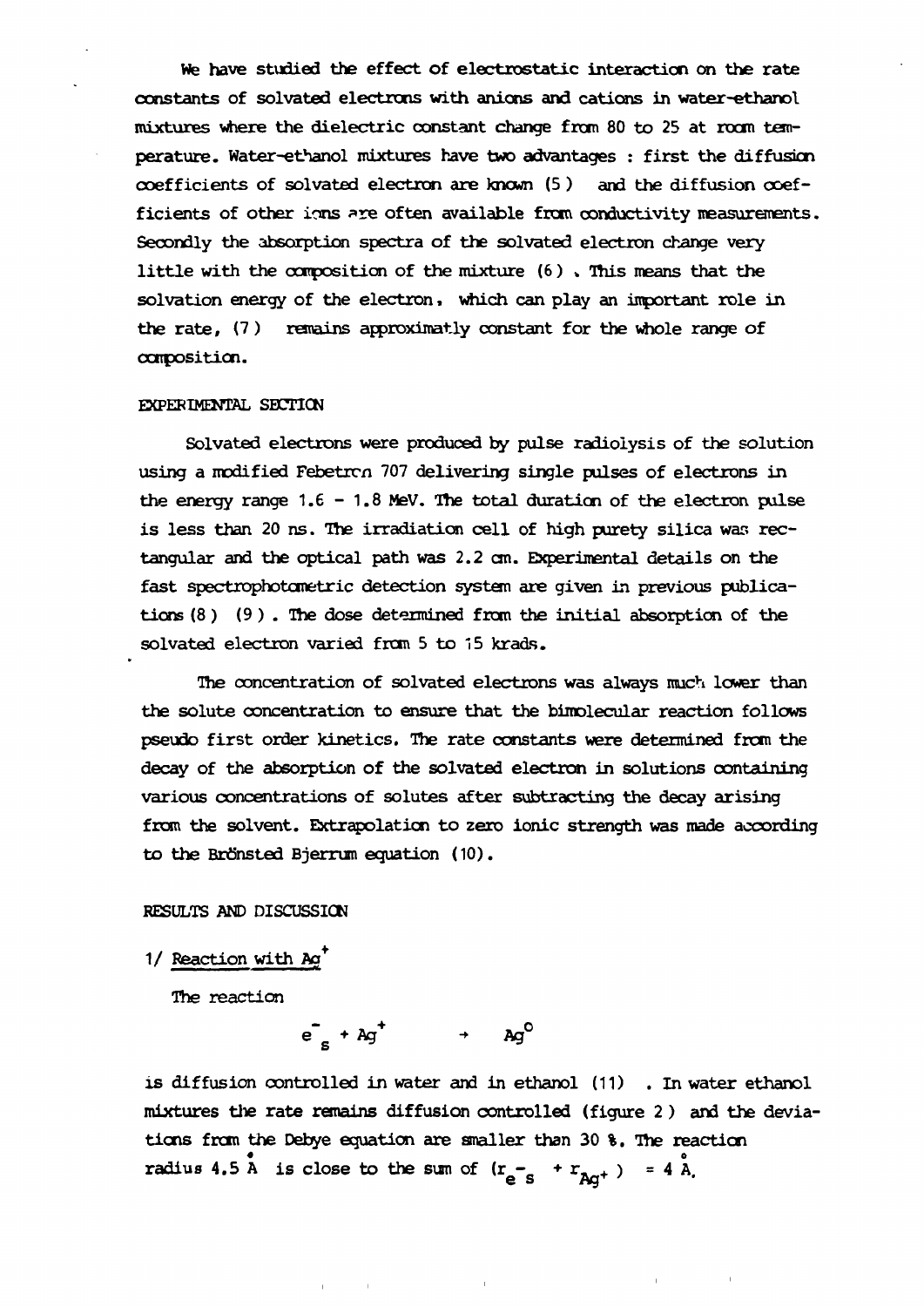The decrease in the rate constant from water to ethanol is not due to the lower thermodynamic activity of  $Aq^{\dagger}$  in alcohols than in water (12) but to the decrease of the diffusion coefficients of  $e^-$  and  $Ag^+$ . This effect is stronger than the increase due to the electrostatic interactions (figure 1) and the net effect is a small decrease in the rate. When  $Z_A$   $Z_B$  = 1 the effect of  $\omega$  ffusion coefficients and electrostatic interactions act in the same direction and the rate constant decreases by two orders of magnitude from water to ethanol (13) .

# 2/ Reaction with  $NH_4^+$

In water the reaction

 $e_s + NH_4$   $\rightarrow$  NH<sub>3</sub> + H

is comparatively slow  $k < 10^7 \text{ m}^3 \text{s}^{-1}$  and becomes almost diffusion controlled in ethanol (11) .

In that part which is not diffusion controlled the rate apparently follows the equation I (figure 3 but the slope gives a reaction radius  $e^{i\theta}$  and  $e^{i\theta}$  are  $e^{i\theta}$  and  $e^{i\theta}$  and  $e^{i\theta}$  and  $e^{i\theta}$  and  $e^{i\theta}$  and  $e^{i\theta}$  and  $e^{i\theta}$  and  $e^{i\theta}$  and  $e^{i\theta}$  and  $e^{i\theta}$  and  $e^{i\theta}$  and  $e^{i\theta}$  and  $e^{i\theta}$  and  $e^{i\theta}$  and  $e^{i\theta}$  and of 2 A which is smaller than the sum of  $r = \frac{1}{2}$   $\frac{1}{2}$   $\frac{1}{2}$   $\frac{1}{2}$  .  $\frac{1}{2}$  .  $\frac{1}{2}$  A.  $\mathop{\mathrm{e}}$  s the rate  $\infty$ than expected. Two experiments were performed in water-methanol mixtures and the rate constants were also faster than expected. This cannot be due to the formation of ions pairs between  $NH_4^+$  and  $Cl^-$  which would screen the charge on  $NH_A$  and nence decrease the reaction rate.

# 3/ Reaction with BrO<sub>3</sub>

The reaction  $\mathbf{q}$ 

 $e^{\prime}$  + BrO<sub>2</sub> + 2 OH<sup>-</sup>

is fast but not diffusion controlled in water. When  $KBrO<sub>3</sub>$  is used deviations from equation I are observed when the dielectric constant is lower than 40. The rate constants are faster than expected. But in this case formation of ion paris

 $\text{BrO}_3$  + K  $\uparrow$   $\text{BrO}_3$  K

would increase the rate of reaction with the solvated electron (8). To check this hypothesis cryptand 222 was added to the solutions. The cryptand 222 has a three-dimensionnal cavity of 1.4 A and complexes strongly  $K^+$  (14). The complex which is nearly spherical has a radius strongly  $\mathbf{r}$  ,  $\mathbf{r}$  , and complex which is nearly spherical has a radius  $\mathbf{r}$  $\alpha$  about 5 A and does not easily form ion pairs with animal (15 ) .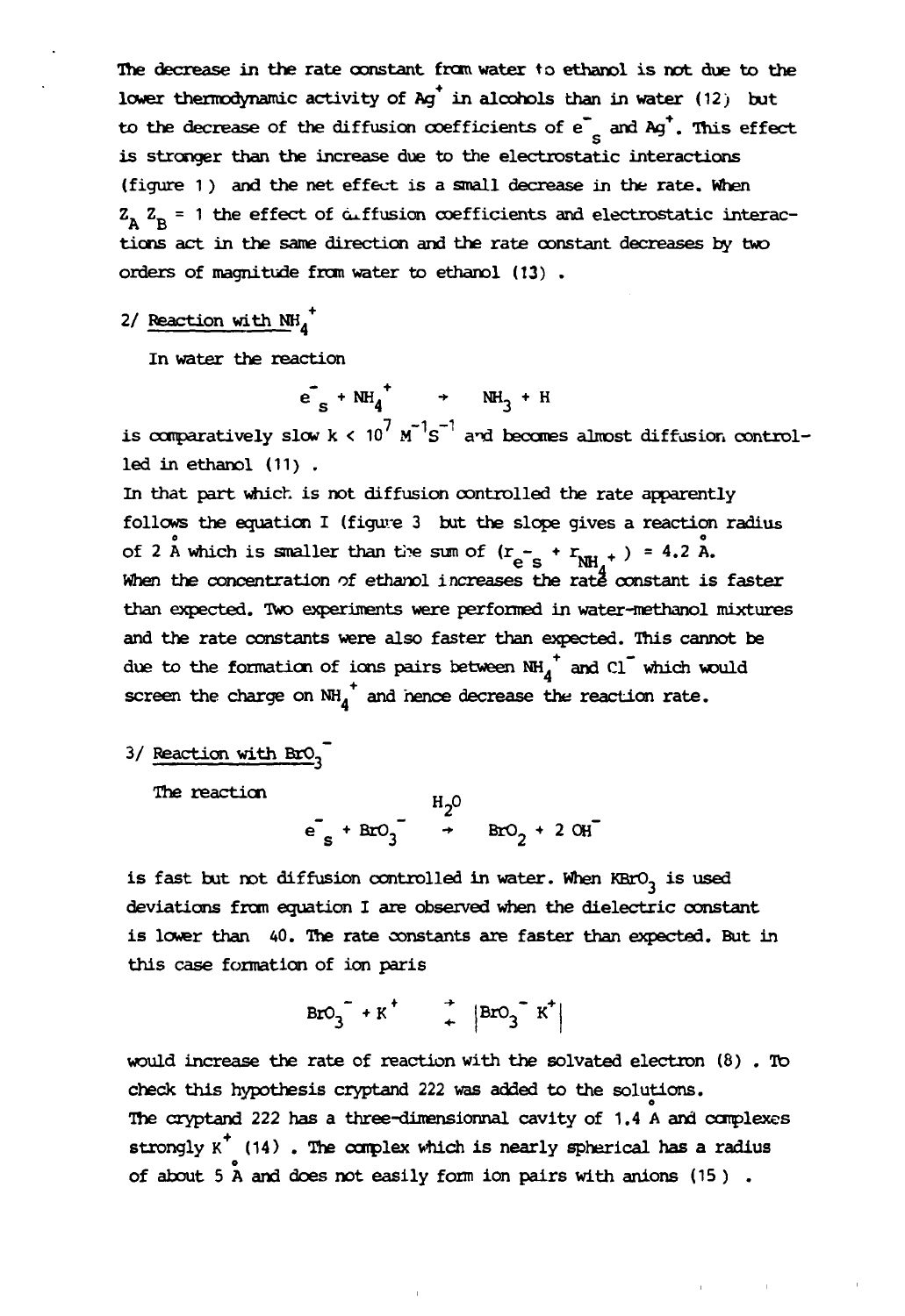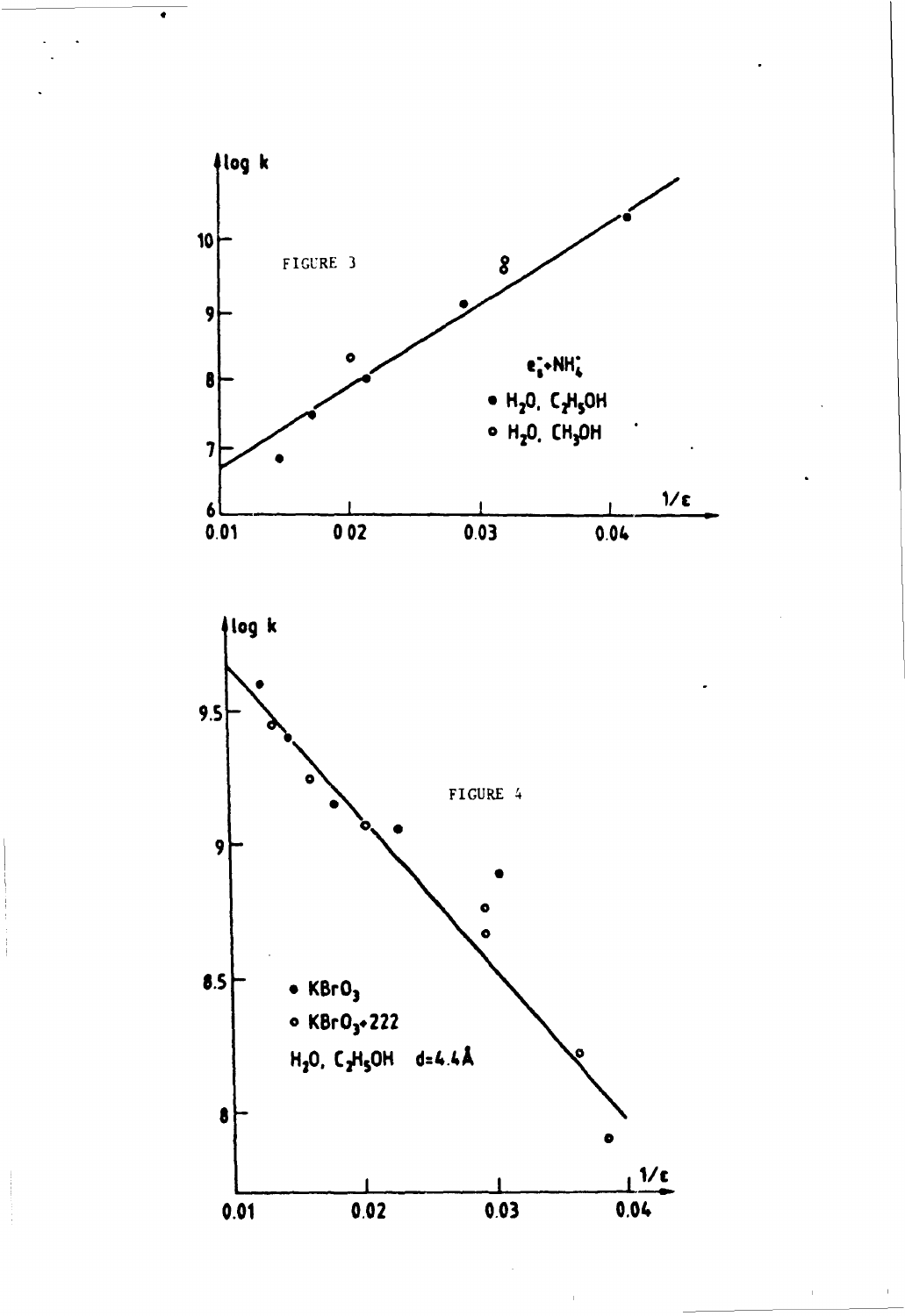The cryptand 222 does not react with  $e^-$  (16). In the region of high dielectric constant addition of 222 does not change the rate constant between  $e^{-}$  and BrO<sub>3</sub><sup> $-$ </sup> (figure 4), but for  $\epsilon$  < 40 the rate is slower than in absence of 222. A plot of log k agains  $\frac{1}{\epsilon}$  gives a reasonnably  $\tilde{r}$ straight line with a reaction distance of 4.4 A ,

NEAR DIFFUSION CONTROLLED REACTIONS

When the rate of diffusion and the rate of the chemical reaction are of the same magnitude the rate oonstant k is given by the equation

(III) 
$$
\frac{1}{k} = \frac{1}{k_0} + \frac{1}{k_0}
$$

where  $k_d$  and  $k_d$  are the rate constants respectively for the diffusion controlled reaction and for the chemical reaction (17) . For ionic reaction  $k_{\alpha}$  and  $k_{\beta}$  are given by equations I and II respectively.

An example is given by the reaction

$$
e^-_s + H^+ \rightarrow H
$$

which is not truly diffusion controlled in water. In water-ethanol mixtures the rate is almost indépendant of the dielectric constant until the mixture is 99 % in weight of ethanol (13) . In this range the proton remains bonded to a water molecule and the apparent lack of electrostatic effect is due to a compensation between  $k_a$  and  $k_d$ (Table I) .

| wt $C_2H_5OH$                                                                | $\mathbf 0$ | 50               | 80   | 99  |
|------------------------------------------------------------------------------|-------------|------------------|------|-----|
| $k_{\rm d}$ in 10 <sup>10</sup> $\mu^{-1}$ s <sup>-1</sup>                   | 9,5         | $\boldsymbol{4}$ | 3,4  | 3,1 |
| $k_c$ in 10 <sup>10</sup> $m^{-1}s^{-1}$                                     | 3,2         | 8,36             | 32,3 | 122 |
| equation III<br>k                                                            | 2,4         | 2,4              | 3,1  | 3   |
| $(\text{ref. } 13)$<br>$k$ exp.                                              | 2,4         | 2,5              | 2,9  | 2,8 |
| $k_0 = 6.1 10^9 \text{ m}^2 \text{s}^{-1}$<br>$r_{e^-s}$ + $r_{H^+}$ = 4,3 A |             |                  |      |     |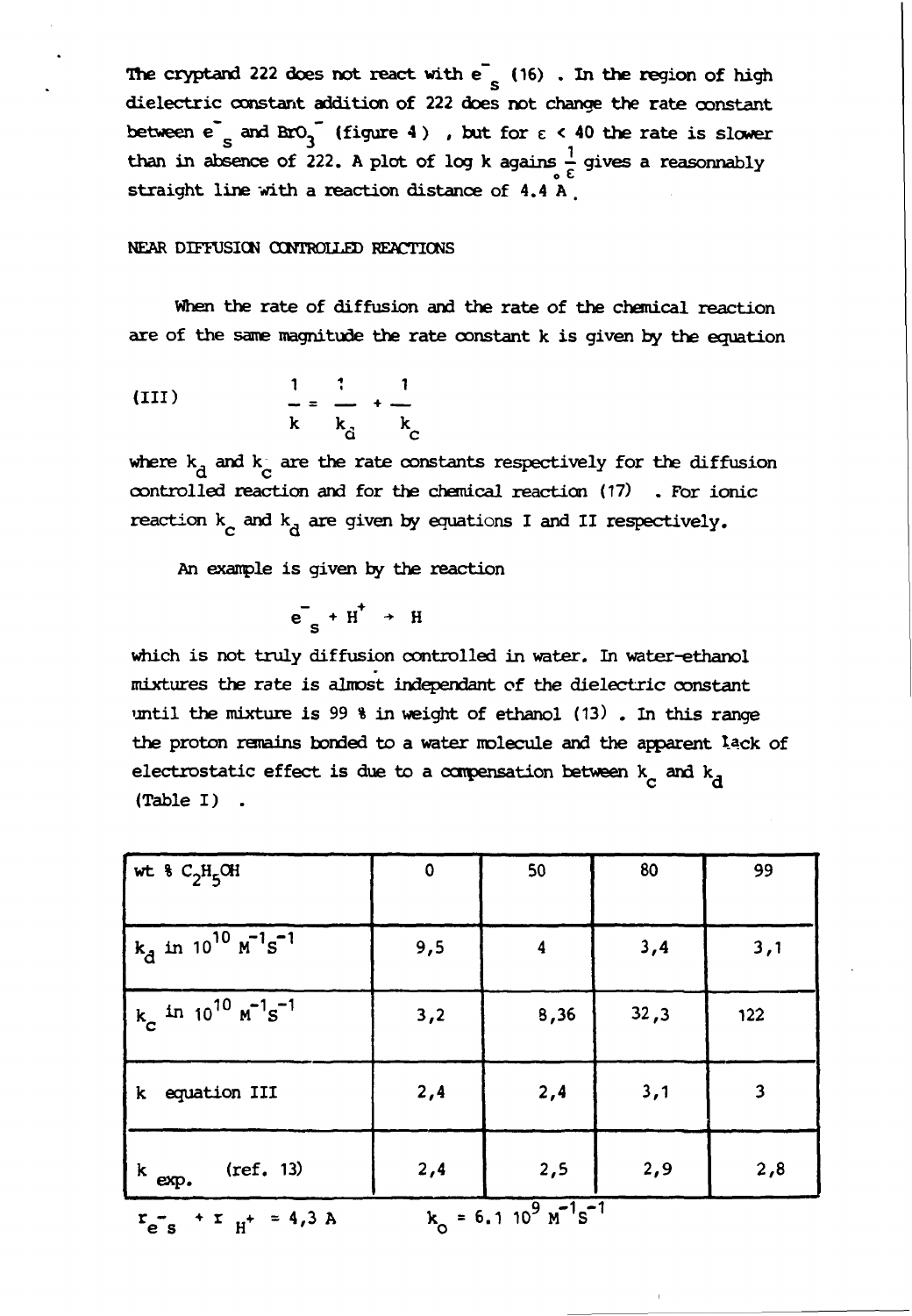REFERENCES

- (1 ) B. Perlmutter Hayman Progress in Reaction Kinetics Vol. 6 G. Porter Ed. Pergamon Press 1972 p. 239 (2) G. Scatchard Chem. Rev. JO, 229 (1932) (3) P. Debye Trans. Electrochem. Soc. 82, 265 (1942) (4 ) R. M. Noyes Progress in Reaction Kinetics Vol. 1 G. Porter Ed. Pergamon Press 1961 p. 129 (5 ) 0.1. Micic and B. Cercek J. Phys. Chem. 87, 823 (1977) (The Diffusion Coefficients of  $e^-$  in Methanol and Ethanol Wrter s Mixtures have been inverted) (6) S. Arai and M.C. Sauer J. Chan. Phys. 44, 2297 (1966) (7) J. Cygler and G.R. Freeman Can. J. Chem. 62, 1265 (1984) (8) B. Hickel J. Phys. Chem. 82, 1005 (1978) (9) J.L. Marignier and B. Hickel J. Phys. Chem. 88, 5376 (1984) (10) E.S. Amis, J.F. Hinton Solvent Effects on Chemical Phenomena Vol. 1 Academic Press New-York 1973 p. 227 (11) H.A. Scharwz et P.S. Gill J. Phys. Chem. 81, 22 (1977) (12) E.J. Hart and M. Anbar The Hydrated Electron Wiley New-York 1970 p. 173
- (13) F. Barat, L. Gilles, B. Hickel and B. Lesigne J. Phys. Chen.. 77, 1711 (1973)
- (14) J.M. Lehn and J.P. Sauvage J. Am. Chem. Soc. 97, 6700 (1975)